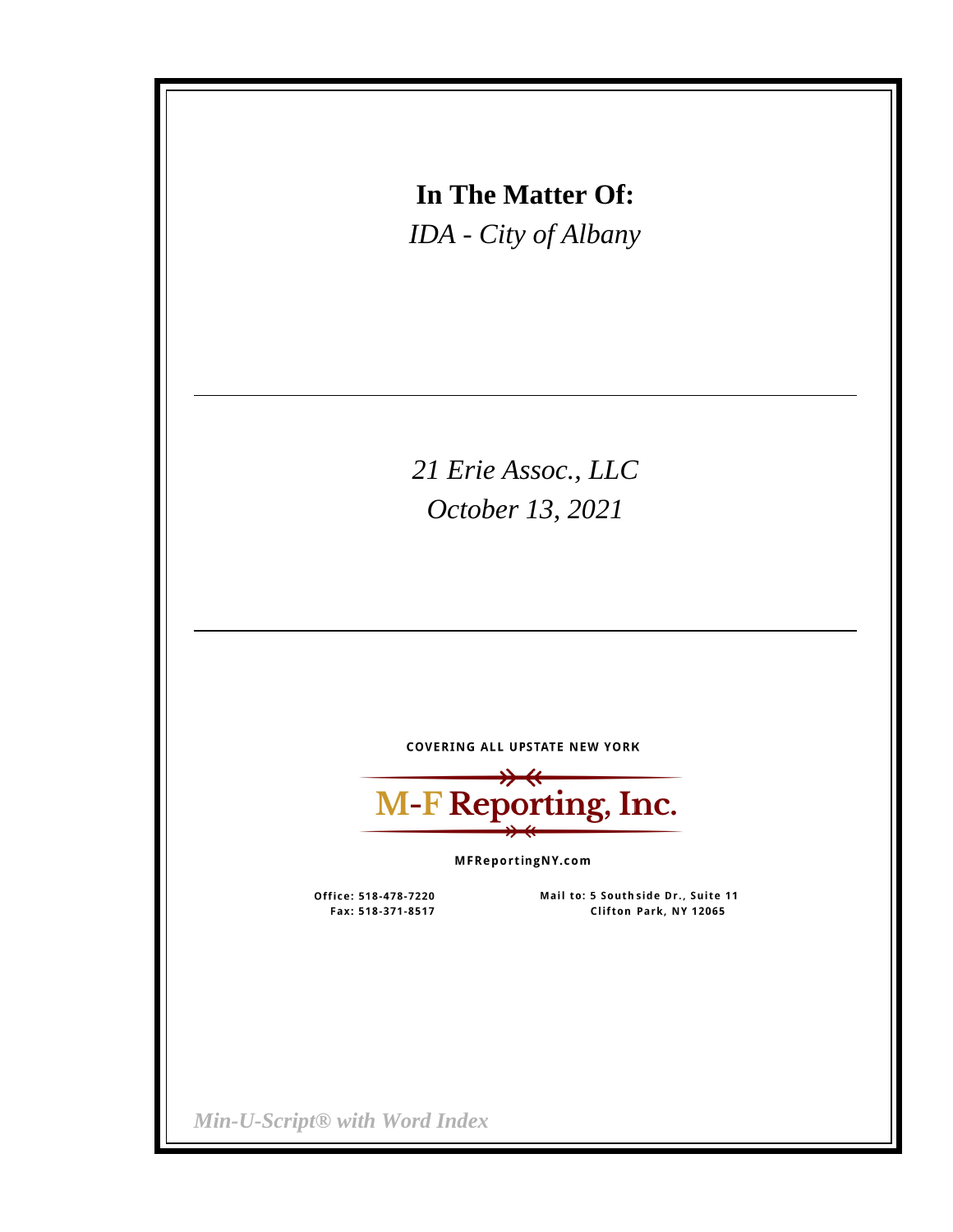21 Erie Assoc., LLC 1

 1 \_\_\_\_\_\_\_\_\_\_\_\_\_\_\_\_\_\_\_\_\_\_\_\_\_\_\_\_\_\_\_\_\_\_\_\_\_\_\_\_\_\_\_\_\_\_\_\_\_\_\_\_\_ 2 CITY OF ALBANY INDUSTRIAL DEVELOPMENT AGENCY 3 PUBLIC HEARING 4 RE: 21 Erie Assoc., LLC 5 \_\_\_\_\_\_\_\_\_\_\_\_\_\_\_\_\_\_\_\_\_\_\_\_\_\_\_\_\_\_\_\_\_\_\_\_\_\_\_\_\_\_\_\_\_\_\_\_\_\_\_\_\_  $6 \mid$  7 DATE  $8$  12:06 p.m. - 12:15 p.m. 9 10 | Industrial Development Agency 21 Lodge Street 11 Albany, New York 12207 12 13 14 15 16 17 18 19 20 Reported By: MICHEL DANTICO McCLANAHAN, Court Reporter 21 Notary Public M-F REPORTING, INC. 22 Albany Office Phone - 518-578-7220 23 24 25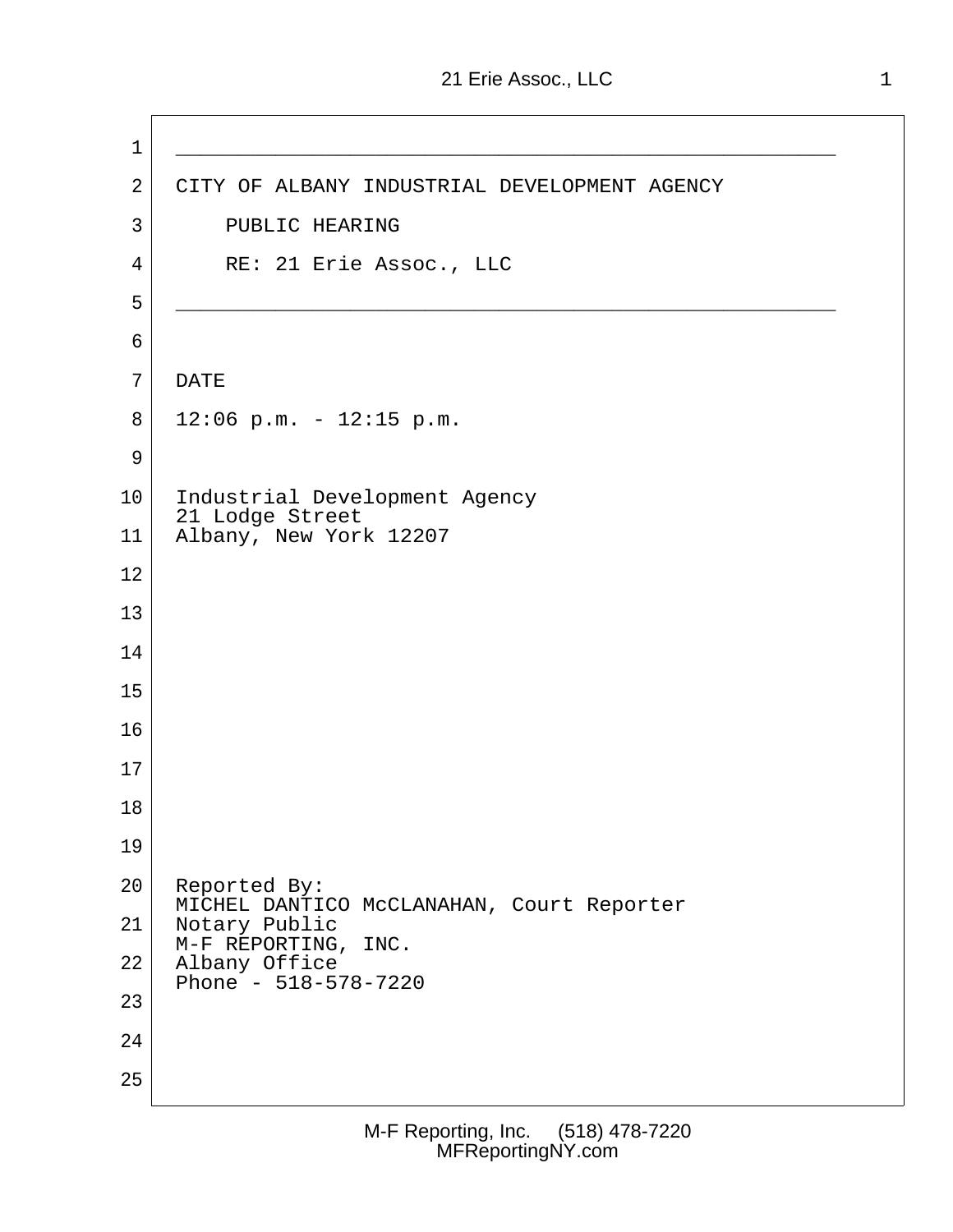## DRAFT FOR DISCUSSION PURPOSES ONLY DATED: SEPTEMBER 28, 2021

## NOTICE OF PUBLIC HEARING ON PROPOSED PROJECT AND FINANCIAL ASSISTANCE RELATING THERETO

Notice is hereby given that a public hearing (the "Public Hearing") pursuant to Section 859-a(2) of the General Municipal Law of the State of New York (the "Act") will be held by the City of Albany Industrial Development Agency (the "Agency") on the 13<sup>th</sup> day of October, 2021 at 12:00 o'clock p.m. noon, local time at the offices of the Agency located at 21 Lodge Street in the City of Albany, Albany County, New York in connection with the following matters:

21 Erie Assoc., LLC, a New York State limited liability company (the "Company"), has submitted an application (the "Application") to the Agency, a copy of which Application is on file at the office of the Agency, which Application requested that the Agency consider undertaking a project (the "Project") for the benefit of the Company, said Project consisting of the following: (A) (1) the acquisition of an interest in two (2) parcels of land aggregating approximately 9 acres located at 19 Erie Boulevard (Tax Map number: 65.16-5-4.1) and 21 Erie Boulevard (Tax Map number: 65.16-5-4.2) in the City of Albany, Albany County, New York (collectively, the "Land"), together with an approximately 225,000 square foot building located thereon (the "Facility"), (2) the reconstruction, renovation and site improvements of the Facility and (3) the acquisition and installation therein and thereon of certain machinery, equipment and other personal property (collectively, the "Equipment") (the Land, the Facility and the Equipment being collectively referred to as the "Project Facility"); all of the foregoing to be owned and operated by the Company as an approximately 275 unit residential apartment complex to include approximately 45,000 square feet of commercial space and any other directly and indirectly related activities; (B) the granting of certain "financial assistance" (within the meaning of Section 854(14) of the Act) with respect to the foregoing, including potential exemptions from certain sales and use taxes and mortgage recording taxes (collectively, the "Financial Assistance"); and (C) the lease (with an obligation to purchase) or sale of the Project Facility to the Company or such other person as may be designated by the Company and agreed upon by the Agency.

The Agency is considering whether (A) to undertake the Project, and (B) to provide certain exemptions from taxation with respect to the Project, including (1) exemption from mortgage recording taxes with respect to any documents, if any, recorded by the Agency with respect to the Project in the office of the County Clerk of Albany County, New York or elsewhere, (2) exemption from deed transfer taxes on any real estate transfers, if any, with respect to the Project, (3) exemption from sales taxes relating to the acquisition, construction, renovation and installation of the Project Facility, and (4) in the event that the Project Facility would be subject to real property taxation if owned by the Company but shall be deemed exempt from real property taxation due to the involvement of the Agency therewith, exemption from real property taxes (but not including special assessments and special ad valorem levies), if any, with respect to the Project Facility, subject to the obligation of the Company to make payments in lieu of taxes with respect to the Project Facility. If any portion of the Financial Assistance to be granted by the Agency with respect to the Project is not consistent with the Agency's uniform tax exemption policy, the Agency will follow the procedures for deviation from such policy set forth in Section 874(4) of the Act prior to granting such portion of the Financial Assistance.

If the Agency determines to proceed with the Project, the Project Facility will be acquired, constructed, reconstructed and installed by the Agency and will be leased (with an obligation to purchase)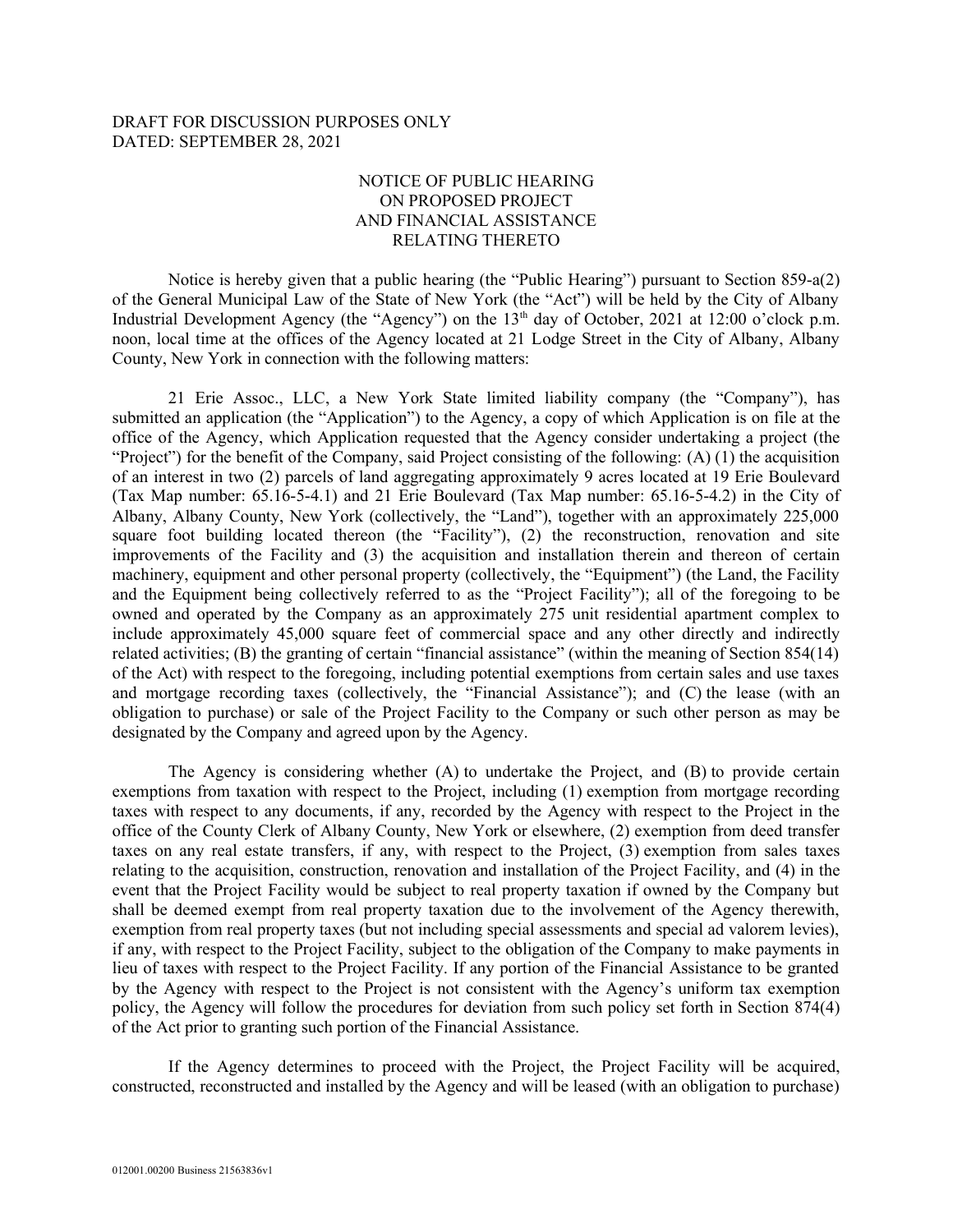or sold by the Agency to the Company or its designee pursuant to a project agreement (the "Agreement") requiring that the Company or its designee make certain payments to the Agency.

The Agency has not yet made a determination pursuant to Article 8 of the Environmental Conservation Law (the "SEQR Act") regarding the potential environmental impact of the Project.

The Agency will at said time and place hear all persons with views on either the location and nature of the proposed Project, or the Financial Assistance being contemplated by the Agency in connection with the proposed Project. A copy of the Application filed by the Company with the Agency with respect to the Project, including an analysis of the costs and benefits of the Project, is available for public inspection during business hours at the offices of the Agency. A transcript or summary report of the hearing will be made available to the members of the Agency.

Minutes of the Public Hearing will be transcribed and posted on the Agency's website (www.albanyida.com). Additional information can be obtained from, and written comments are encouraged and may be addressed to: Sarah Reginelli, Chief Executive Officer, City of Albany Industrial Development Agency, 21 Lodge Street, Albany, New York 12207; Telephone: 518-434-2532 and electronically at info@albanyida.com.

Dated: September , 2021.

## CITY OF ALBANY INDUSTRIAL DEVELOPMENT **AGENCY**

 $BY:$ 

Sarah Reginelli, Chief Executive Officer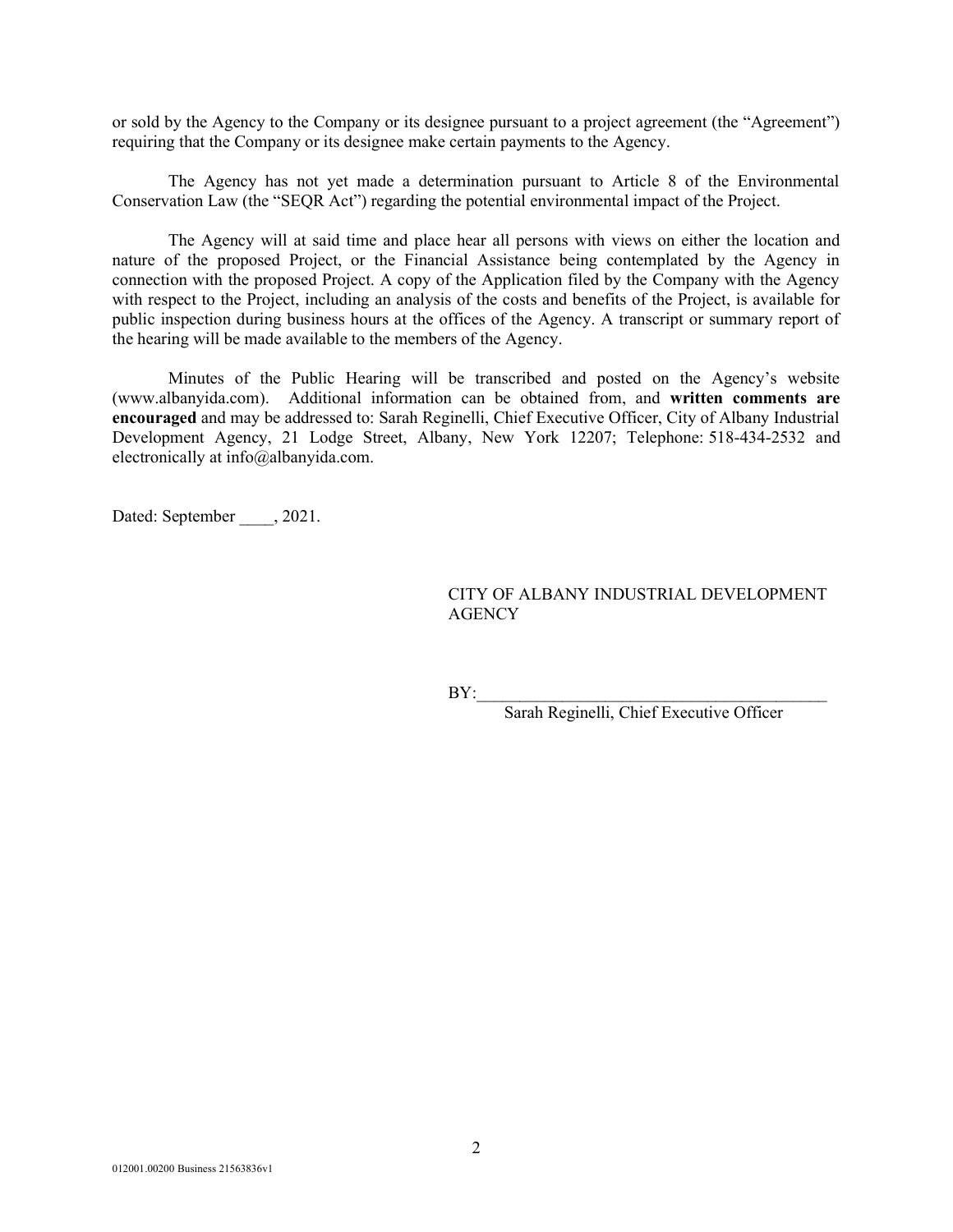1 APPEARANCES: 2 Susan Pedo - Chair Lee E. Eck, Jr. - Secretary 3 Hon. Darius Shahinfar - Treasurer Sarah Reginelli - CEO 4 Mark Opalka - CFO Thomas Conoscenti - COO 5 Ashley Mohl - Director of Economic Development Andrew Corcione - Project Services Director 6 Renee McFarlin - Senior Economic Developer Michael Bohne - Marketing and Communications Manager 7 Erin Grace - Executive Assistant A. Joseph Scott, III, Esquire - Special Agency 8 Counsel Bill Hoblock 9 Paul Augello Joe Perniciaro 10 Jake Lamme Marisa Franchini 11 12 ALSO PRESENT Jeff Buell, Redburn Development 13 14 15 16 17 18 19 20 21 22 23 24 25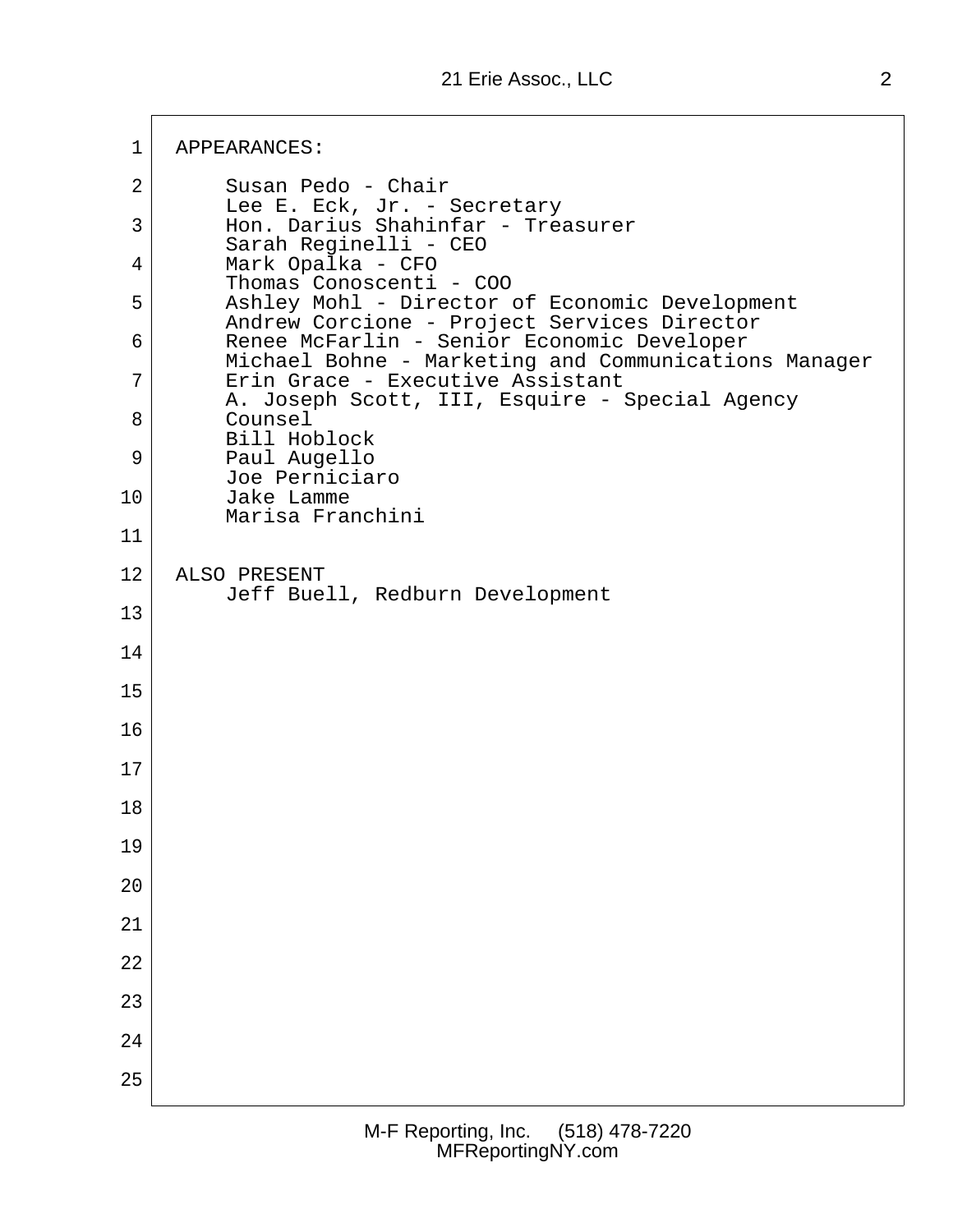| 1  | (Thereupon, the following proceedings were had): |
|----|--------------------------------------------------|
| 2  | CHAIR PEDO: My name is still Susan Pedo,         |
| 3  | and I am Chair of the City of Albany             |
| 4  | Industrial Development Agency, which is          |
| 5  | connected with the project which is the          |
| 6  | subject of the public hearing.                   |
| 7  | So today we're holding this public               |
| 8  | hearing to allow citizens to make a statement    |
| 9  | for the record relating to the involvement of    |
| 10 | the Agency with a project for the benefit of     |
| 11 | 21 Erie Assoc., LLC, a New York State limited    |
| 12 | liability corporation.                           |
| 13 | I will again ask Tom Conoscenti, Public          |
| 14 | Hearing Officer for the Agency, to make          |
| 15 | certain preliminary remarks with respect to      |
| 16 | the project, and then to start the public        |
| 17 | hearing.                                         |
| 18 | Tom.                                             |
| 19 | MR. CONOSCENTI: Thank you, Chair.                |
| 20 | Good afternoon.                                  |
| 21 | The project involves the historic                |
| 22 | renovation and conversion of an approximately    |
| 23 | 225,000 square foot warehouse on Erie            |
| 24 | Boulevard into approximately 275 market rate     |
| 25 | apartments and approximately 45,000 square       |
|    |                                                  |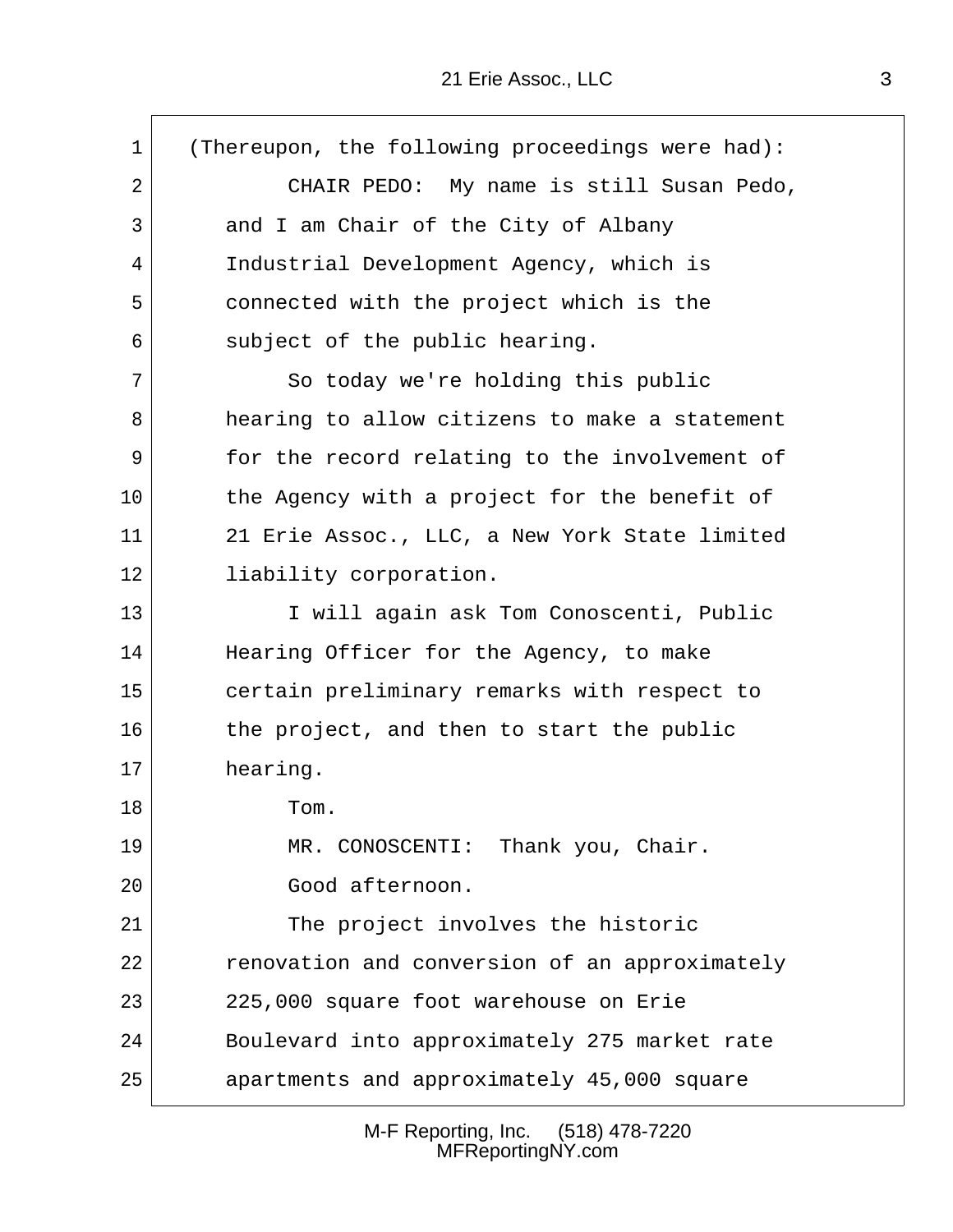| 1  | feet of commercial retail space.               |
|----|------------------------------------------------|
| 2  | The project also intends to utilize            |
| 3  | historic tax credits.                          |
| 4  | Copies of the notice of this public            |
| 5  | hearing are available on our website at        |
| 6  | www.AlbanyIDA.com and available upon request.  |
| 7  | Now, unless there's any objection, I'm         |
| 8  | going to suggest waiving the full reading of   |
| 9  | the notice of this public hearing and instead  |
| 10 | request that the full text of the notice be    |
| 11 | inserted into the record.                      |
| 12 | I will also note that general information      |
| 13 | on the Agency's general authority and public   |
| 14 | purpose are contained in a separate statement, |
| 15 | and it will be entered into the record.        |
| 16 | Before we start the public hearing, I          |
| 17 | would first like to introduce the project      |
| 18 | applicant and ask them to make a brief         |
| 19 | presentation with respect to the project.      |
| 20 | MR. BUELL: Good afternoon.                     |
| 21 | Can you hear me?                               |
| 22 | MR. CONOSCENTI:<br>Yes.                        |
| 23 | CHAIR PEDO: We can.                            |
| 24 | MR. BUELL: I am driving, so I'm aware          |
| 25 | I'm being (inaudible) my phone in a hole.      |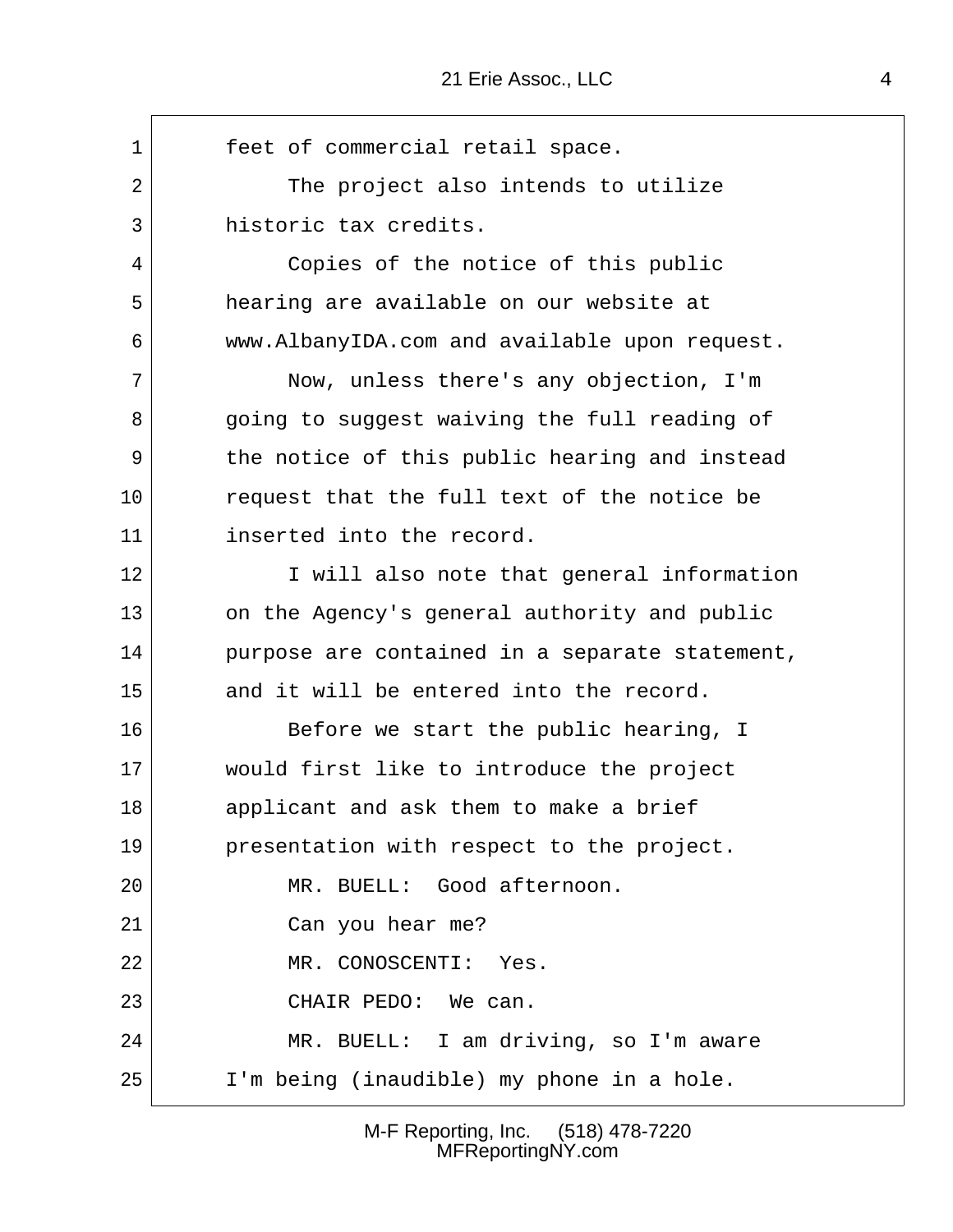1 Welcome to 21, where we do public 2 hearings from cars. 3 So this is a great project for Redburn 4 Development. And at this time we are 5 anticipating -- 6 COURT REPORTER: Excuse me. 7 | MR. BUELL: -- creating 275 --8 COURT REPORTER: Excuse me. This is the 9 court reporter. 10 MR. BUELL: -- market rate apartments -- 11 COURT REPORTER: I'm unable to hear you. 12 Sir, I'm sorry. This is the court reporter. 13 I'm unable to hear you clearly. 14 CHAIR PEDO: Jeff, if you could speak 15 just a little more slowly she might be able to 16 pick it up. 17 It -- the connection is a little -- it's 18 breaking up a little bit, but if you could 19 just speak slowly. 20 Jeff, can you hear us? 21 MR. BUELL: I can now, yeah. You went 22 away for a minute. 23 CHAIR PEDO: Okay. So we've got a little 24 bit of a connection issues, but if you could 25 speak slowly I think the court reporter may be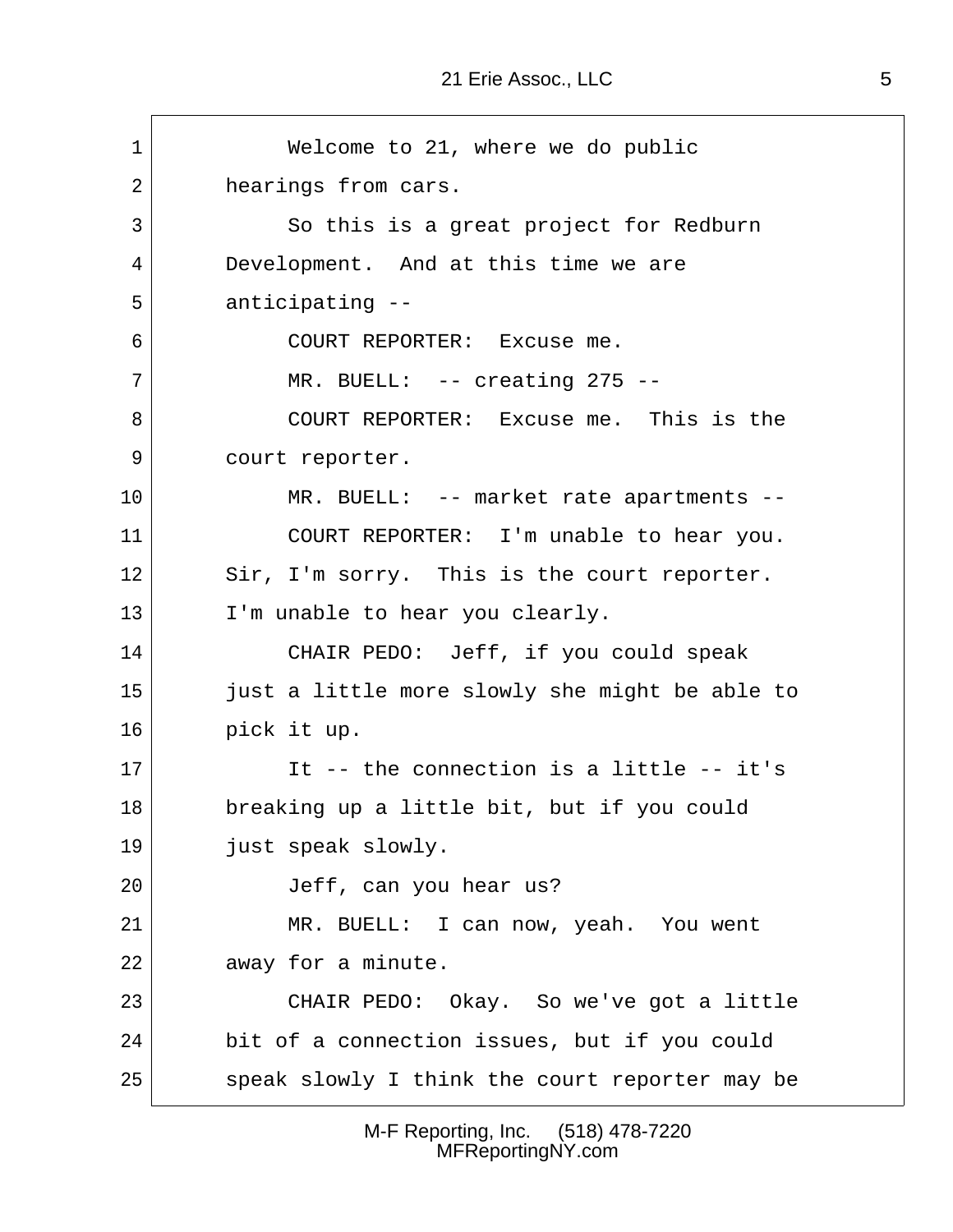21 Erie Assoc., LLC 6

1 able to hear you a little bit. 2 MR. BUELL: I pulled over, so that should 3 work. 4 CHAIR PEDO: Thank you. 5 MR. BUELL: So this project is 6 anticipated to take approximately two years to 7 complete. It will be 275 market rate 8 apartments and 45,000ish square feet of 9 commercial space. 10 We intend to use the 45A tax payment 11 program, so we will not be seeking a pilot or 12 request for assistance from you as far as the 13 Sales tax exemption and the mortgage recording 14 tax exemption. 15 We anticipate closing at the end of this 16 fiscal year and beginning construction right 17 away in January. 18 CHAIR PEDO: Thank you. 19 MR. CONOSCENTI: Thank you. 20 CHAIR PEDO: Did the court reporter get 21 all of that? Are you good? 22 MR. CONOSCENTI: I see a thumbs up. 23 CHAIR PEDO: Thank you. 24 MR. CONOSCENTI: Great. 25 I will now open this public hearing. The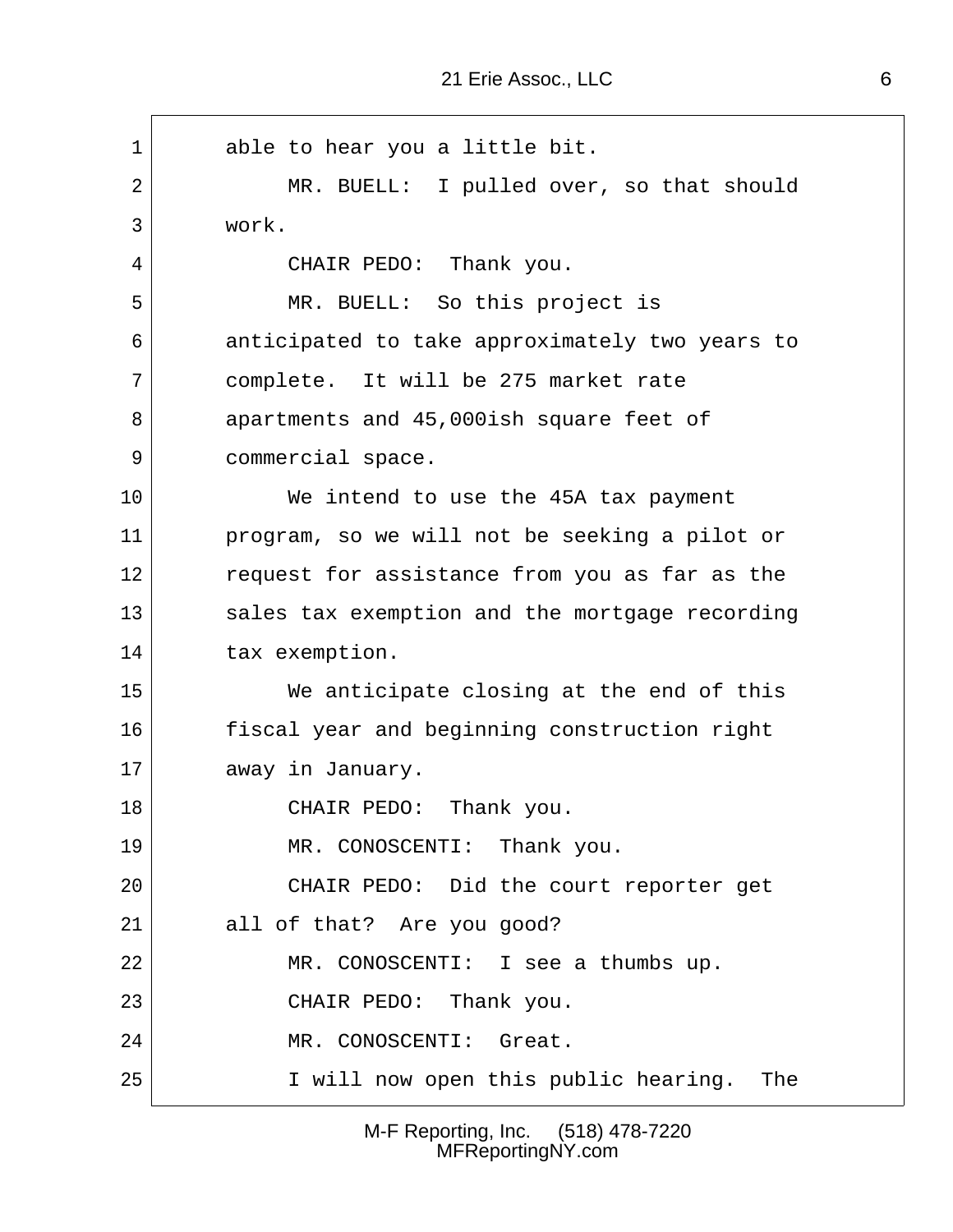$\overline{\phantom{a}}$ 

| $\mathbf 1$ | time now is 12:09 p.m. Per the notice of this  |
|-------------|------------------------------------------------|
| 2           | public hearing, the public was encouraged to   |
| 3           | submit written comments prior to today's       |
| 4           | hearing. I will note that for the record       |
| 5           | there were no written comments received prior  |
| 6           | to today's hearing.                            |
| 7           | A record of this public hearing will be        |
| 8           | prepared and reviewed by members of the Agency |
| 9           | in connection with consideration of the        |
| 10          | proposed project. A copy of the record of      |
| 11          | this public hearing will be presented to the   |
| 12          | Mayor of the City of Albany and members of the |
| 13          | Agency.                                        |
| 14          | At this time I would like to ask if            |
| 15          | there's anyone here who wishes to speak on the |
| 16          | proposed project to comment on either the      |
| 17          | nature and location of the project facility or |
| 18          | the proposed financial assistance being        |
| 19          | contemplated.                                  |
| 20          | $\star$<br>$\star$<br>$\star$                  |
| 21          | (No response.)                                 |
| 22          | ¥<br>*<br>$\star$                              |
| 23          | MR. CONOSCENTI: Paused and seeing none,        |
| 24          | we will pause the transcription of this public |
| 25          | hearing until approximately 15 minutes has     |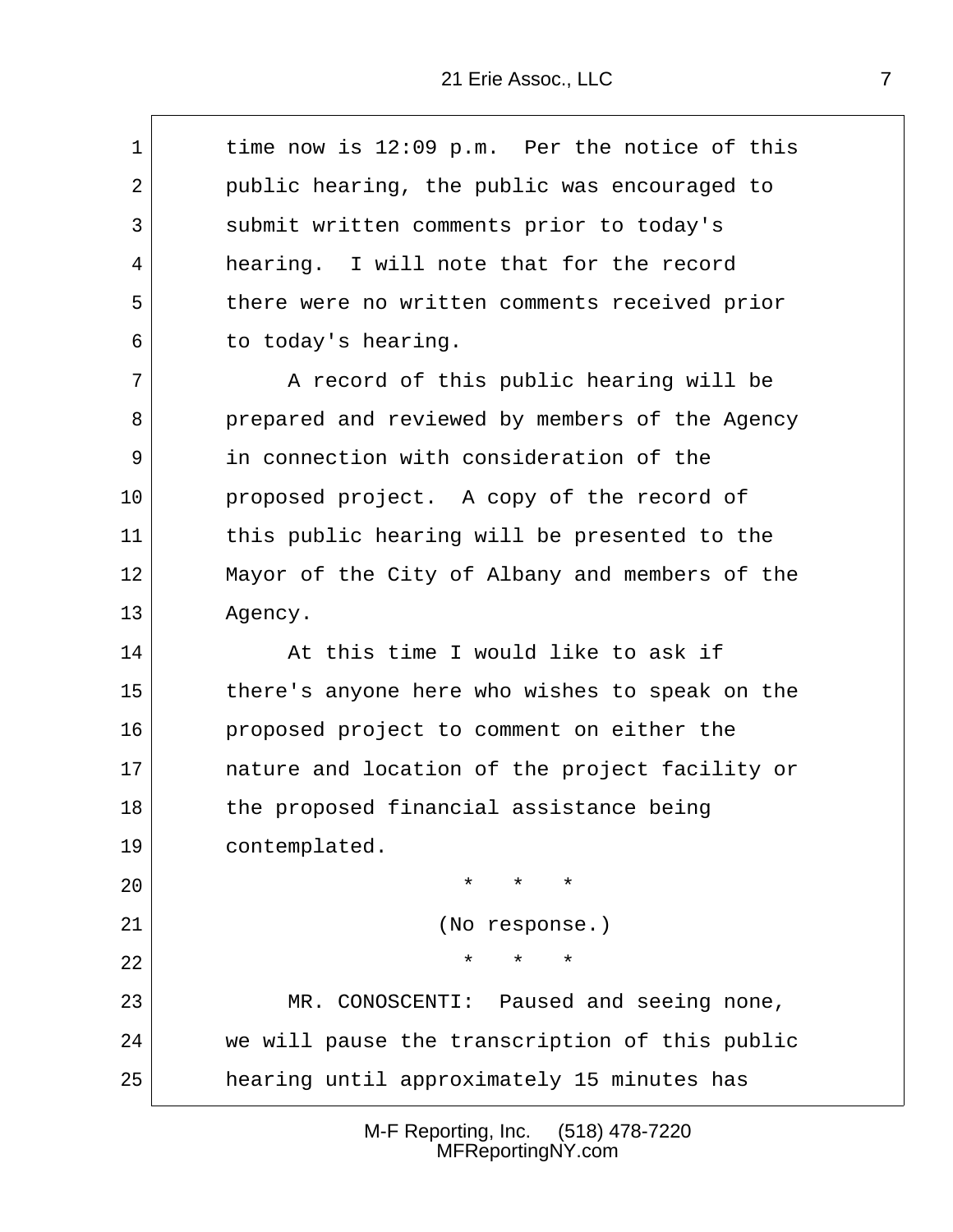1 passed from the time the hearing was 2 scheduled. 3 I am going to turn it back to the Chair. 4 CHAIR PEDO: Thanks, Tom. And thank you, 5 Jeff.  $6$  \* \* \* 7 (Record remains open for public comment.) 8 **\*** \* \* \* 9 MR. CONOSCENTI: The time now is 12:15. 10 I'm going to ask one more time if there's 11 anyone here that wishes to speak on any of the 12 three items today we're holding public 13 hearings for?  $14$ 15 (No response.)  $16$  \* \* \* 17 MR. CONOSCENTI: Seeing none, I will now 18 close all three public hearings at 12:15. 19 (Thereupon, the hearing was concluded at 12:15  $20$  p.m.)  $21$ 22 23 24 25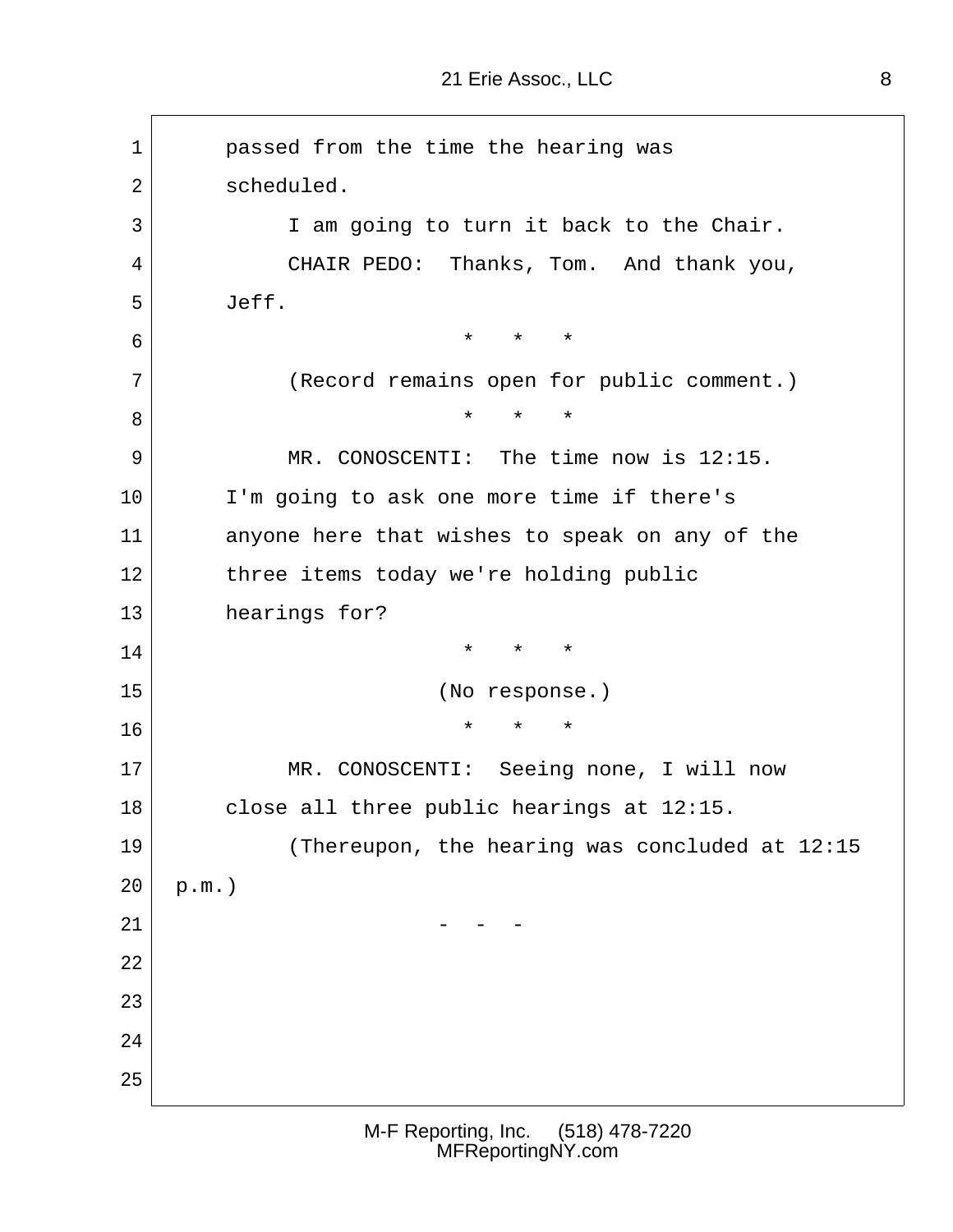| $\mathbf 1$ | REPORTER CERTIFICATION                                                                                                                        |  |
|-------------|-----------------------------------------------------------------------------------------------------------------------------------------------|--|
| 2           | STATE OF NEW YORK:<br>COUNTY OF KINGS:                                                                                                        |  |
| 3           |                                                                                                                                               |  |
| 4           | I, MICHEL DANTICO McCLANAHAN, Court Reporter<br>and Notary Public, hereby certify that the proceedings                                        |  |
| 5           | within was taken before me at the time and place herein<br>set forth; that any witnesses in the foregoing                                     |  |
| 6           | proceedings prior to testifying were duly sworn by a<br>Notary Public qualified in the State of New York; that a                              |  |
| 7           | record of the proceedings was made by me using machine<br>shorthand, which was thereafter transcribed under my                                |  |
| 8           | direction and supervision; that the foregoing transcript<br>is a true and correct record of the testimony given.                              |  |
| 9           | Further, that if the foregoing pertains to                                                                                                    |  |
| 10          | the original transcript of a deposition in a federal<br>case, before completion of the proceedings, review of                                 |  |
| 11          | the transcript [ ] was, [ ] was not requested.                                                                                                |  |
| 12<br>13    | I further certify I am neither financially<br>interested in the action nor a relative or employee of<br>any attorney or party to this action. |  |
| 14          | Dated:                                                                                                                                        |  |
| 15          |                                                                                                                                               |  |
| 16          |                                                                                                                                               |  |
| 17          |                                                                                                                                               |  |
| 18          |                                                                                                                                               |  |
| 19          |                                                                                                                                               |  |
| 20          | MICHEL DANTICO MCCLANAHAN, CR<br>Notary Public - State of Florida                                                                             |  |
| 21          |                                                                                                                                               |  |
| 22          | Commission No. HH 069326<br>Expires: December 19, 2023                                                                                        |  |
| 23          |                                                                                                                                               |  |
| 24          |                                                                                                                                               |  |
| 25          |                                                                                                                                               |  |
|             |                                                                                                                                               |  |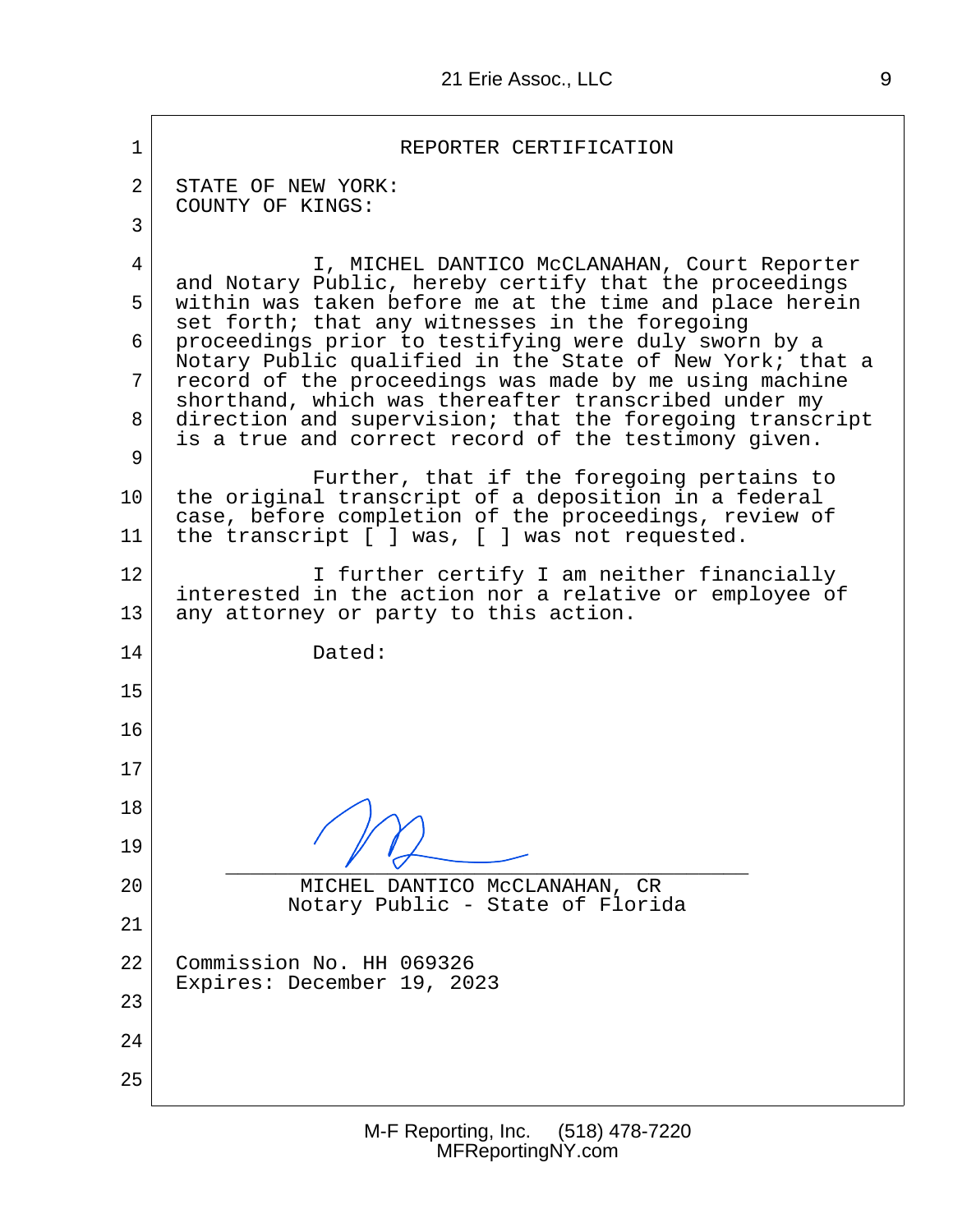|                                                     | Conoscenti (9) 3:13,                    |                                    | passed (1) 8:1                               | sorry (1) 5:12           |
|-----------------------------------------------------|-----------------------------------------|------------------------------------|----------------------------------------------|--------------------------|
| $\mathbf{A}$                                        | 19;4:22;6:19,22,24;                     | I                                  | pause (1) 7:24                               | space (2) 4:1;6:9        |
|                                                     | 7:23;8:9,17                             |                                    | <b>Paused (1)</b> 7:23                       | speak (5) 5:14,19,25;    |
| able (2) 5:15;6:1                                   | consideration (1) 7:9                   | inaudible $(1)$ 4:25               | payment (1) 6:10                             | 7:15;8:11                |
| afternoon (2) 3:20;                                 | construction $(1)$ 6:16                 | Industrial (1) 3:4                 | Pedo (10) 3:2,2;4:23;                        | square (3) 3:23,25;      |
| 4:20                                                | contained (1) $4:14$                    | information (1) $4:12$             | 5:14,23;6:4,18,20,23;                        | 6:8                      |
| again (1) 3:13                                      | contemplated (1) 7:19                   | inserted $(1)$ 4:11                | 8:4                                          | start (2) 3:16;4:16      |
| Agency (5) 3:4, 10, 14;                             | conversion $(1)$ 3:22                   | instead $(1)$ 4:9                  | Per (1) 7:1                                  | <b>State (1)</b> 3:11    |
| 7:8,13                                              | <b>Copies (1) 4:4</b>                   | intend $(1)$ 6:10                  | phone (1) 4:25                               | statement (2) 3:8;4:14   |
| Agency's (1) 4:13                                   | copy (1) 7:10                           | intends $(1)$ 4:2                  | pick (1) 5:16                                | still (1) 3:2            |
| Albany (2) 3:3;7:12                                 | corporation (1) 3:12                    | into (3) 3:24;4:11,15              | pilot (1) 6:11                               | subject $(1)$ 3:6        |
| allow (1) 3:8                                       | <b>COURT (7)</b> 5:6,8,9,               | introduce $(1)$ 4:17               | pm (2) $7:1;8:20$                            | submit (1) 7:3           |
| anticipate $(1)$ 6:15                               | 11,12,25;6:20                           | involvement (1) 3:9                | preliminary $(1)$ 3:15                       | suggest $(1)$ 4:8        |
| anticipated (1) 6:6                                 | creating $(1)$ 5:7                      | involves $(1)$ 3:21                | prepared (1) 7:8                             | <b>Susan (1)</b> 3:2     |
| anticipating (1) 5:5                                | credits $(1)$ 4:3                       | <b>issues (1)</b> 5:24             | presentation (1) 4:19                        |                          |
| apartments $(3)$ 3:25;                              |                                         | items $(1)$ 8:12                   | presented (1) 7:11                           | T                        |
| 5:10;6:8                                            | D                                       |                                    | prior (2) $7:3,5$                            |                          |
| applicant $(1)$ 4:18                                |                                         | ${\bf J}$                          | proceedings (1) 3:1                          | tax (4) $4:3;6:10,13,14$ |
| approximately (5)                                   | Development (2) 3:4;                    |                                    | program $(1)$ 6:11                           | <b>Thanks (1) 8:4</b>    |
| 3:22,24,25;6:6;7:25                                 | 5:4                                     | <b>January (1)</b> 6:17            | project (12) 3:5,10,16,                      | Thereupon (2) $3:1;$     |
| assistance $(2)$ 6:12;                              | driving $(1)$ 4:24                      | Jeff (3) $5:14,20;8:5$             | 21;4:2,17,19;5:3;6:5;                        | 8:19                     |
| 7:18                                                |                                         |                                    | 7:10,16,17                                   | three (2) $8:12,18$      |
| <b>Assoc (1)</b> 3:11                               | E                                       | L                                  | proposed (3) 7:10,16,                        | thumbs $(1)$ 6:22        |
| authority $(1)$ 4:13                                |                                         |                                    | 18                                           | today (2) 3:7;8:12       |
| available $(2)$ 4:5,6                               | either (1) 7:16                         | liability $(1)$ 3:12               | public (18) 3:6,7,13,                        | today's (2) 7:3,6        |
| aware (1) 4:24                                      | encouraged (1) 7:2                      | limited $(1)$ 3:11                 | 16;4:4,9,13,16;5:1;                          | Tom (3) $3:13,18;8:4$    |
| away (2) 5:22;6:17                                  | end (1) 6:15                            | little (5) 5:15,17,18,             | 6:25;7:2,2,7,11,24;                          | transcription (1) 7:24   |
|                                                     | entered (1) 4:15                        | 23;6:1                             | 8:7,12,18                                    | turn $(1)$ 8:3           |
| B                                                   | Erie (2) $3:11,23$                      | LLC $(1)$ 3:11                     | pulled (1) 6:2                               | two (1) 6:6              |
|                                                     | <b>Excuse (2)</b> 5:6,8                 | location (1) $7:17$                | purpose (1) 4:14                             |                          |
| back $(1)$ 8:3                                      | exemption (2) $6:13,14$                 |                                    |                                              | U                        |
|                                                     |                                         |                                    |                                              |                          |
|                                                     |                                         |                                    | $\bf R$                                      |                          |
| beginning $(1)$ 6:16                                | $\mathbf{F}$                            | M                                  |                                              | unable (2) $5:11,13$     |
| benefit $(1)$ 3:10                                  |                                         |                                    | rate (3) 3:24;5:10;6:7                       | unless $(1)$ 4:7         |
| bit (3) $5:18,24;6:1$                               | facility (1) 7:17                       | market (3) 3:24;5:10;              | reading $(1)$ 4:8                            | up (3) 5:16,18;6:22      |
| Boulevard (1) 3:24                                  | far $(1)$ 6:12                          | 6:7                                | received (1) 7:5                             | upon $(1)$ 4:6           |
| breaking $(1)$ 5:18                                 | feet (2) $4:1;6:8$                      | may (1) 5:25                       | record (7) 3:9;4:11,                         | use $(1)$ 6:10           |
| brief $(1)$ 4:18                                    | financial $(1)$ $7:18$                  | Mayor (1) 7:12                     | 15;7:4,7,10;8:7                              | utilize $(1)$ 4:2        |
| <b>BUELL (7)</b> 4:20,24;                           | first $(1)$ 4:17                        | members (2) 7:8,12                 | recording $(1)$ 6:13                         |                          |
| 5:7,10,21;6:2,5                                     | fiscal $(1)$ 6:16                       | might $(1)$ 5:15                   | <b>Redburn (1) 5:3</b>                       | W                        |
| $\mathbf C$                                         | following $(1)$ 3:1                     | minute (1) 5:22                    | relating $(1)$ 3:9                           |                          |
|                                                     | foot $(1)$ 3:23                         | minutes (1) 7:25                   | remains $(1)$ 8:7                            | waiving $(1)$ 4:8        |
|                                                     | full (2) $4:8,10$                       | more (2) $5:15;8:10$               | remarks (1) 3:15                             | warehouse $(1)$ 3:23     |
| Can (4) 4:21,23;5:20,<br>21                         |                                         | mortgage (1) 6:13                  | renovation $(1)$ 3:22                        | website $(1)$ 4:5        |
|                                                     | G                                       | N                                  | <b>REPORTER (7)</b> 5:6,8,                   | Welcome $(1)$ 5:1        |
| cars (1) 5:2                                        |                                         |                                    | 9,11,12,25;6:20                              | wishes (2) $7:15;8:11$   |
| certain (1) 3:15                                    | general (2) 4:12,13                     |                                    | request (3) $4:6,10;$                        | work $(1)$ 6:3           |
| <b>CHAIR (12)</b> 3:2,3,19;<br>4:23;5:14,23;6:4,18, | Good (3) $3:20;4:20;$                   | name (1) 3:2                       | 6:12                                         | written (2) 7:3,5        |
| 20,23;8:3,4                                         | 6:21                                    | nature (1) 7:17                    | respect (2) 3:15;4:19                        | wwwAlbanyIDAcom (1)      |
| citizens $(1)$ 3:8                                  | great (2) 5:3;6:24                      | New (1) 3:11<br>none (2) 7:23;8:17 | response (2) $7:21$ ;                        | 4:6                      |
| City (2) $3:3;7:12$                                 |                                         | note (2) 4:12;7:4                  | 8:15                                         |                          |
| clearly $(1)$ 5:13                                  | H                                       | notice (4) 4:4,9,10;7:1            | retail $(1)$ 4:1                             | Y                        |
| close $(1)$ 8:18                                    |                                         |                                    | reviewed $(1)$ 7:8                           |                          |
| closing $(1)$ 6:15                                  | hear (5) $4:21;5:11,13$ ,               | $\mathbf 0$                        | right $(1)$ 6:16                             | year (1) 6:16            |
| comment (2) 7:16;8:7                                | 20:6:1                                  |                                    |                                              | years (1) 6:6            |
| comments (2) $7:3,5$                                | hearing (16) 3:6,8,14,                  | objection (1) 4:7                  | S                                            | York (1) 3:11            |
| commercial (2) $4:1;$                               | 17;4:5,9,16;6:25;7:2,                   | <b>Officer (1)</b> 3:14            |                                              |                          |
| 6:9                                                 | 4, 6, 7, 11, 25; 8: 1, 19               | one (1) 8:10                       | sales (1) 6:13                               | 1                        |
| complete $(1)$ 6:7                                  | hearings (3) $5:2;8:13$ ,               | open (2) 6:25;8:7                  | scheduled (1) 8:2                            |                          |
| concluded $(1)$ 8:19                                | 18                                      | over (1) 6:2                       | seeing (2) 7:23;8:17                         | 12:09 (1) $7:1$          |
| connected $(1)$ 3:5                                 | historic (2) 3:21;4:3                   |                                    | seeking (1) 6:11                             | 12:15 (3) 8:9,18,19      |
| connection (3) $5:17$ ,<br>24;7:9                   | holding (2) $3:7;8:12$<br>hole (1) 4:25 | ${\bf P}$                          | separate $(1)$ 4:14<br>slowly (3) 5:15,19,25 | 15 $(1)$ 7:25            |

**Min-U-Script® M-F Reporting, Inc. (518) 478-7220 MFReportingNY.com**